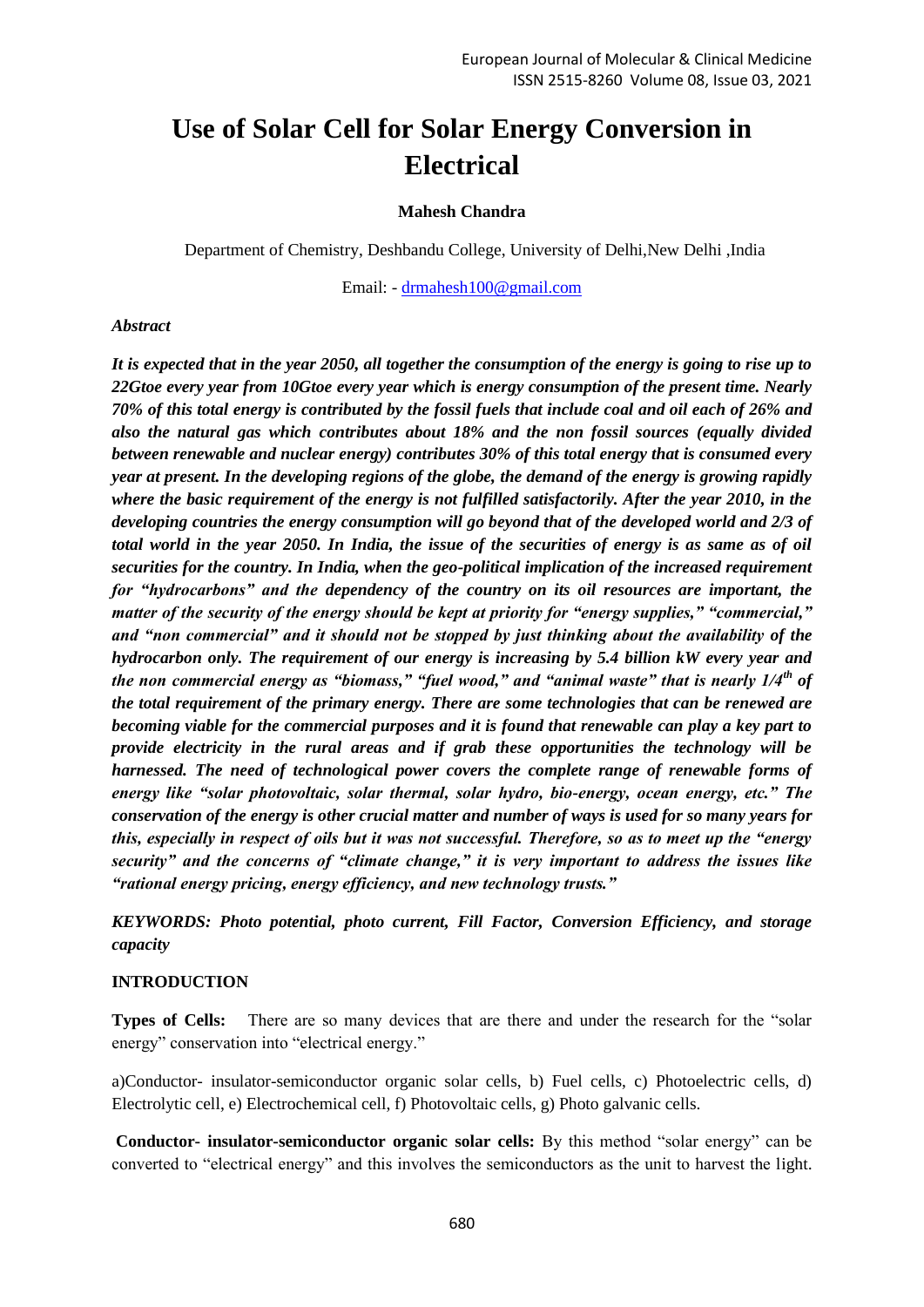A new kind of CIS (conductor- insulator-semiconductor) organic "solar cells" are developed with the main feature like having a transparent, conductive electrode in the front and a thin layer that works as an insulator. The "CIS organic cells" can be divided into 3 categories on the basis of the front electrode that is used: 1) **a metal** – the front electrode is made up of metal in this "insulatorsemiconductor cell." **2) A semiconductor-insulator-semiconductor –** consist of a "degenerate semiconductor electrode," and **3) an electrolyte-** in this insulator- semiconductor cell; an "electrolytic contact" is present. The functioning of the electrode (transparent and conductive) determines the barrier formation at the base of the organic semi-conductor cells. For the present study X-phase (mixture of metal-free phthalocyanine- polymer binder) is the material which is used to make the semi-conducting layer at the base of the cell that will deposit onto the substrate by the process of "solution casting."

**Fuel Cells:** it is a device that converts the electro chemical energy into electrical energy and produces the electricity with the help of the "fuel" which is supplied externally on the anode side and the "oxidant" on the cathode side and the reaction takes place in the presence of an electrolyte. Generally it is seen that the flow of the reactants is always inwards and the flow of the products of the reactants is in outward direction and the electrolyte stays there in the cell only. The fuel cell can be operated in virtual and continuous manner until the required flows are maintained. The fuel cell is not like the battery that consumes reactant that need to replenish and they also stores the electrical energy by chemical process in a close system. Moreover, in the battery the electrodes reacts and changes when the battery is charged or gets discharged but in the fuel cell the electrode is catalytic and is more stable and it is possible to combine the "fuel" and "oxidant" in many ways. Hydrogen is used as the fuel and the oxygen is used as the oxidant in the hydrogen cells.

**Photoelectric Cells:** one of the most interesting and successful experiments is the photo sensitized decomposition of Hydrogen  $(H_2)$  and Oxygen  $(O_2)$ .  $H_2$  is a fuel that does not make pollution and when it is burned in the air it produces water again and releases huge amount of heat. In a cell that can generate the fuel, Hydrogen and Oxygen can be made to combine again. 1.23eV is the thermodynamic break down energy for water. There is a requirement of 2 electrons in the successive steps of the electro chemical decomposition of H2O and due to this 2 quantum photo chemical processes can be used for water decomposition where the input of at least 2.46eV per molecule is needed. The effective wavelength of light for one quantum process should be shorter than 500nm.

Fujishima and Honda are the first that had observed the photo electrolysis of water where they had used TiO2 semiconductor (anode) and Pt (cathode) in 0.1N Sodium Hydroxide (NaOH) solution. Later on there are scientists that have studied how the  $H_2$  (Hydrogen) is been produced by using band gap of semi conductor. At present, "inorganic complex" and "organic dyes" are used as the photo sensitizers for the production of Hydrogen from PEC cells (Photo Electric Cells). Some studies are discussed below. In the presence of solid catalyst (Pt, TiO<sub>2</sub>, ZnO), Hydrogen (H<sub>2</sub>) is reduced to H<sub>2</sub>O (Water) by the aqueous solution of the reduced form methyl viologen of proflavinmethyl viologen and Ascorbic Acid while illumination done by visible light. Irradiation of the system that contains acridine yellow (sensitizer), Ascorbic Acid or crystalline (electrode donor) and "methyl viologen, europium (III) salicylate, europium (III) Ascorbic Acid complex or vanadium (III) salicylate (electron acceptor) in the presence of catalyst (Ni, Pd, Pt(IV) oxide or colloidal  $[Pt]$ ), the process of water reduction goes along with the Hydrogen evolution. In the photo galvanic cell at cathode the production of Hydrogen  $(H<sub>2</sub>)$  is leaded by Pt/FMN-Ascorbic Acid (PH=7)//5N  $H<sub>2</sub>SO<sub>4</sub>/Pt$ ). After the irradiation of 25h the production of  $H_2$  was 1.1µmol and 0.008 is the quantum yield production of Hydrogen and the Voc was 600mV. In the process of water photo electrolysis, under illumination, 50 ml h-1 hydrogen  $(H<sub>2</sub>)$  is generated by CdS photo anode where Eosin dye is used as the photo sensitizer and in this photo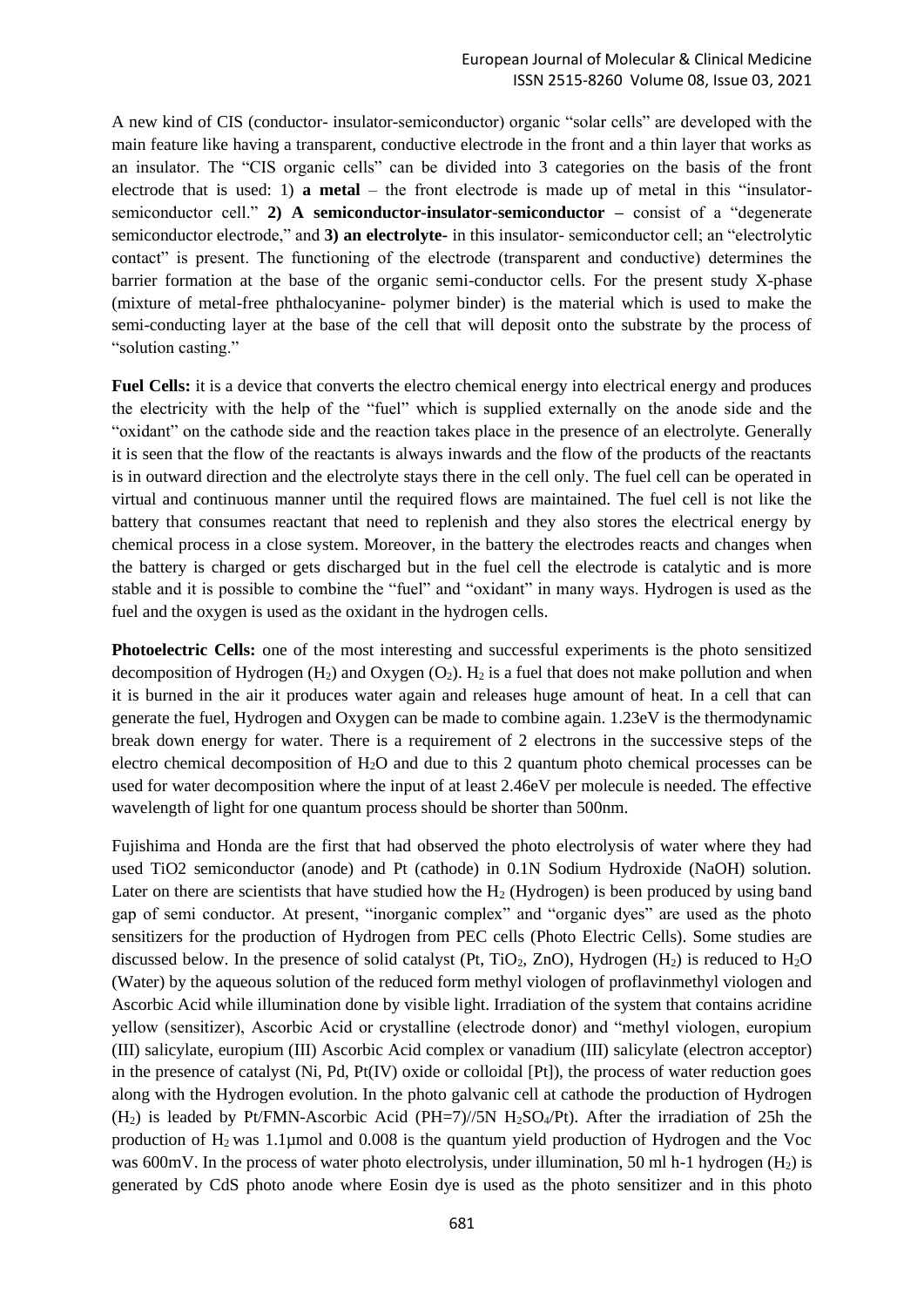electric cell (PEC) 35µA current was obtained. At different pH levels and light intensities, the photo response of "chlorophyll / Ascorbic acid and chlorophyll / buffer acetate junction" has been studied .it is seen that the area where the pH level is 4-5, the value of photo voltage and photo current reaches to its maximum. In addition, the photo induced charge transfer at the "chlorophyll-electrolyte interface" is been supported by hydrogen gas evolution. The capability of encouraging hydrogen  $(H<sub>2</sub>)$  evolution is shown by the photo sensitizers "proflavin, acridine yellow and tris (2, 2-bipyridyl) ruthenium in Ascorbic Acid of methyl viologen." The amount of hydrogen obtained was less than ten times when the CdS was used as a sensitizer in Ascorbic Acid of dyes.

**Electrolytic cell:** it is a vessel used for electrolysis that contains electrolyte which is generally a water solution or sometime it can be some other solvent in which the ions can be dissolved and it also had a cathode and an anode. The electrolyte is inert but when an external voltage is provided it goes into a redox reaction with anode and cathode. In literal meaning, it is cell that helps the ions to split and get loosen. 2 kinds of electrodes that are made up of different elements are there in the electrolytic cell, electrodes, and their chambers combines to form a unit. One electrode works as anode and other as cathode. A battery of cells that has moderate power of required value can be made when a number of units are combined in series and parallel combination. The power which is generated by this set up depends on the contract of the contract of the contract of the contract of the contract of the contract of the contract of the contract of the contract of the contract of the contract of the contract of the contract of the "nature" and the "condition" of the leave size and the "nature of the electrolyte" and also how the type of the combinations that are made by the units. It is convenient to use so many plants but it depends on the content of the electrolyte. The current which is seen is considered as a "short circuit current" and practically it is proportional to the "EMF" and this in turn fluctuates as per the concentration of the electrolyte. Any circuit that consumes less power (transistor radio, a calculator, an electronic wall clock a light emitting diode, etc.) can be operated by this device.

**Electro chemical cell:** a device that is used to create voltage (electromotive force) and current by chemical reaction. When the reaction release and accept the electrons by the reaction, the current is produced at the ends of the conductors. Oxidation or Reduction undergoes in each half part of the cell and in a complete electro chemical cell, oxidation takes place at one side where it loses electrons and on the side reduction take place where it gains the electrons. When the electrodes made up of metals are place in the electrolyte it creates an electro chemical cell where the current is generated or it is used by chemical reactions. The cell that generates current is called voltaic or galvanic cell and the battery has such kind of cells. In some cells current is supplied from outside to start the reaction and this cannot be impulsive and these cells are "electrolytic cells."

It is reported by **Karunakaran & Senthilvelan** that CdO is used in the semi conductor catalysis of solar photo oxidation of "analine" to "azo benzene." "Stuart Licht.Hodes, G. et al., Licht, S. et al., Muller, N. & Cahen, D. Giggenbach , W., Hamilton, I. C. & Woods, R, Lessner, P, Frese, K. W. Jr & Canfield, D. G., Smotkin, E. S. et. al., Bratin, P. & Tomkiewicz, M., Flaisher, H. & Tenne, R., Marcu, et al., Orazem, M. E.et al. and Benito, R. M. & Nozik, A. J" have studied the explanation of the conversion of the energy in the photo electro chemical solar cell to find a substitute of solid state of "solar cell."

**Photovoltaic Cell:** it converts the sun light into electricity with the help of thermo dynamic cycle and mechanical generator. "P" is for photo which is light and "V" is for voltaic (electricity), where the photon of sun light frees the electron from the common "silicon." Solar cell (photo voltaic cell) generates the electricity directly from the sun light by using the photo voltaic effects of semi conductor. Since the manufacturing cost of these cells is high there use has be limited. It is found that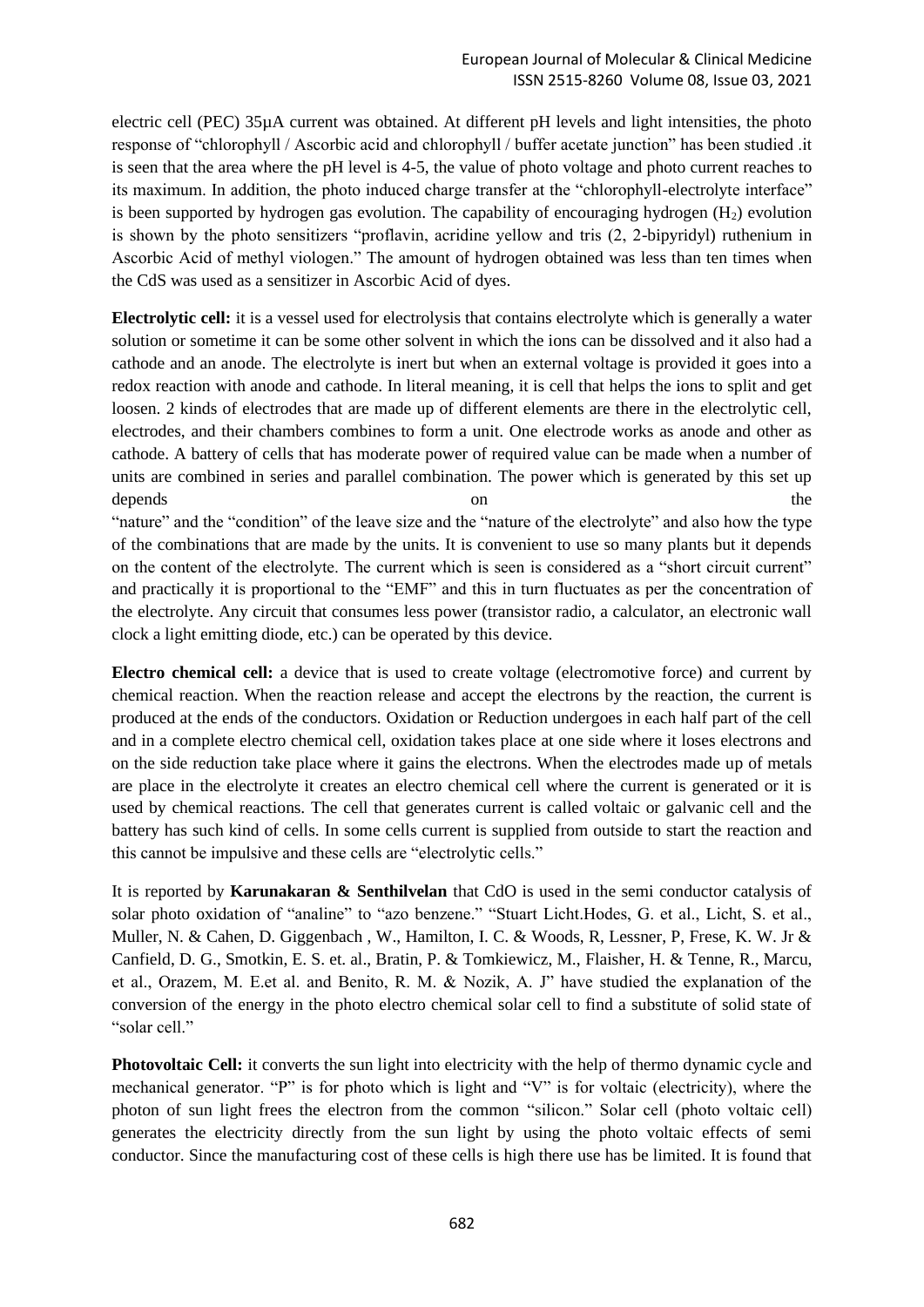till the end of the year 2005, the "peak power" of the photo voltaic cell is nearly 1700 MW and this only part that generated by the solar energy.

If the manufacturing cost is declined as it is from 3-5% every year, its cost effective application will expand. From the year 1990 to 2005 its retail cost is been decreased from \$7.50 to \$4 per watt and the increase in its production all over the world was by 32% in the year 2003. All over the world, there is an increase in capacity of solar energy by 60% between the year 2000 and 2004 and it was expected that in 2005 it will increase more but since there is shortage of refined silicon it hampers the production process from last of 2004 all over. It is predicted by the analyst that the year 2006 and 2007 will suffer with this supply problem.

The photo voltaic cell is expensive as silicon crystals are used in it, and since these crystals are assembled manually and it is wasted in the process of purification it costs high. Silicon is a semi conductor that absorbs photons that has high or equal energy as of band gap energy and at the same time it produces electric power. Inorganic salt is used as an electrolyte to generate the power by the commercial voltaic cells. All the plant has organic and inorganic electrolyte that absorbed by the roots or prepared by the metabolic process. It was examined by Prajjal that it is possible to use the plant material to make a cheap vegetative voltaic cell.

**Photo galvanic cells:** it is an electro chemical cell in which current and voltage are produced due to photo chemical changes in the reactant's concentration in the solution phase "oxidation-reduction" couple. The cell is named after Luigi Galvani that has 2 different metals that are joined with a salt bridge or the disk which is porous present between the 2 half cells. Each of these half cells has an electrode as shown in the figure and is made of plates of Zn (Zinc) and Cu (Copper) and an electrolyte which is an aqueous solution of zinc sulphate (ZnSO4) and copper sulphate (CuSO4). The metal of the metallic electrodes goes into the solution and releases the metal ions that has positive charge and the electrons that has negative charge is retained on the electrode and due this each half cell has its own half reaction. When the electrodes are connected with an external power supply the electrons starts flowing from the negative electrode which is made of zinc to positive electrode which is made of copper and as there is a negative charge on the electron, current is produced by this flow which is opposite the flow of the electron and at the same time there is a flow of electric current through the electrolyte.



**Photo galvanic effects:** when a dye is dissolved in a solution that contains a reducing agent and when the solution becomes photo chemically active it reduces the dye and it become colourless when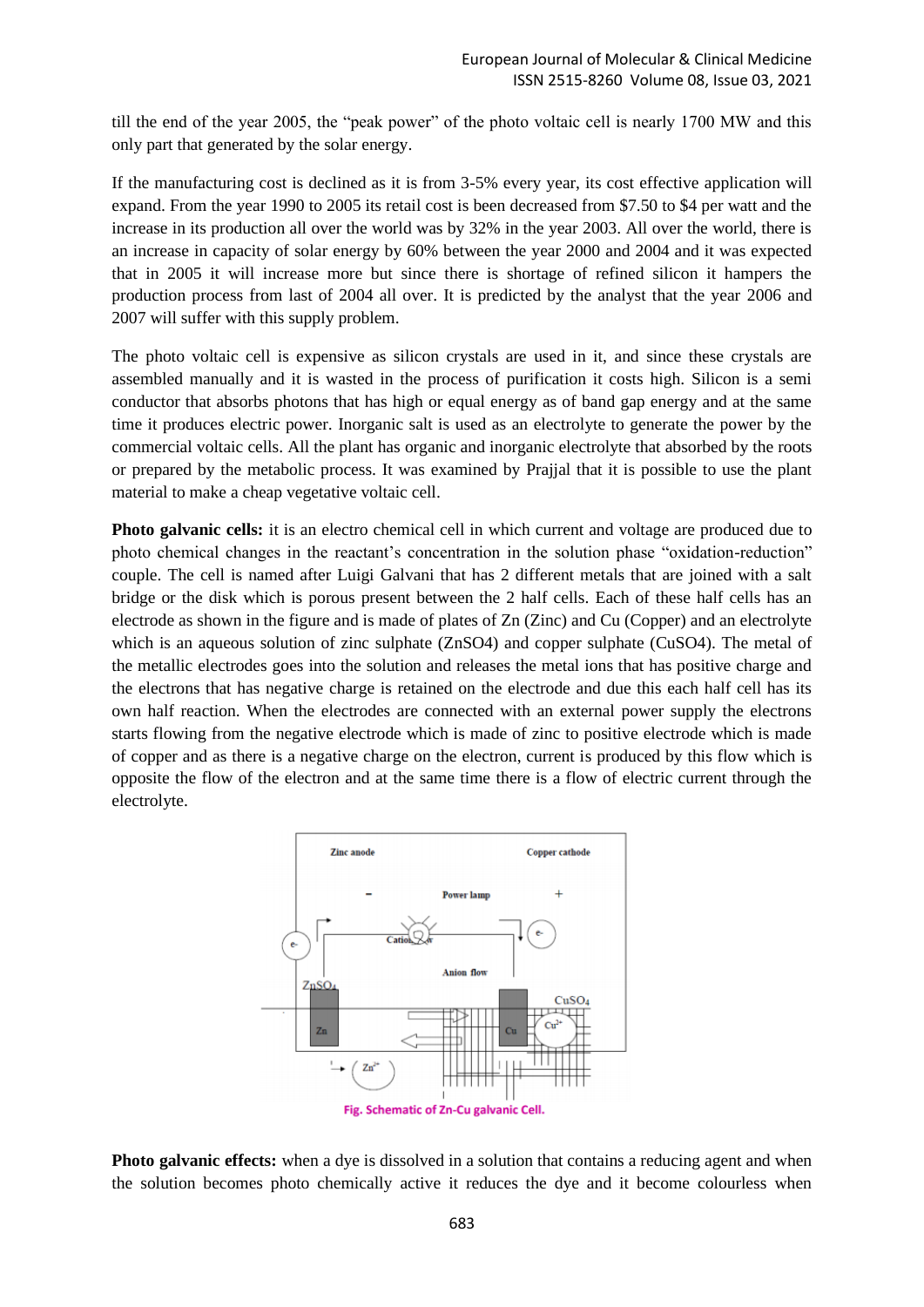exposed to light. But the light source is removed the reaction start moving in opposite direction and goes back to the original form. The photo reduction of the dye occurs due to the change in the potential of the solution. In this photo galvanic cell, dye is used as photo sensitizer which is reduced as an electron source. The number of dyes electrodes and reductants that are used are same. Some interesting systems have reported by Gangotri et.

**Fabrication:** the photo galvanic cell is made up of a tube which is "H" shaped (H cell) made of hard glass and has electrodes that are made up of platinum and calomel. The diameter of the "H cell" is usually 1.4 cm and its height is 10 cm. A narrow junction tune is there that connects the two limbs of "H cell" and the length of this "junction tube" is called the diffusion length. In the present work the cell that is used has the diffusion length from 35mm to 55mm. the "H cell" is made dark from outer side by the help of black paper or black paint. The light is provided at the platinum electrode by the window which is made in the "H cell" by giving a cut at a place and the limb that has the "standard" calomel electrode" is kept in the dark. Now a digital pH meter and an ammeter are connected with the "H cell" and with the help of water filter infra rays are cut off. There is an "inlet" and an "outlet" for water in the water filters.

**Photo voltaic cells versus Photo galvanic cells:** Both of these cells are photo electro chemical sells and both of these converts the "solar energy" into "electric energy" directly by using an electrolyte, dye solution, metal or semi conductor electrode. The concept of both the cells is totally different. On the photo voltaic cell the light is absorbed at the surface of the semi conductor electrode and the molecules also gets excited at the surface of the electrodes and this is the reaction by which light energy is converted into electrical energy and this also occurs on the surface of the electrode, therefore, it is a surface process. On the other side on the photo galvanic cell, the bulk of the solution converts the light energy into electrical energy. The dye of the "bulk solution" gets excited as the energy and when this starts getting back to the ground state it starts emitting energy which is trapped and converts into electrical energy or it can be said that the photo galvanic effect is a "bulk phenomenon." In addition, the efficiency to covert is high in the photo voltaic cell but the storage capacity is lacking and in the photo galvanic cell both the storage capacity and the efficiency to covert is high.

## **Result:**

**Performance of the Cell:** to study all the 3 systems a desired load is supplied externally to have the "potential" ad "current" that corresponds to power point. When the light source is removed the tome determined is t1/2 and this is the time which is taken to reach half the value of "power." The cell's performance was analysed and the comparative values are shown below in table 1.

| <b>Performance of the Photogalvanic Cells in Dark</b> |                     |                 |  |  |  |
|-------------------------------------------------------|---------------------|-----------------|--|--|--|
| <b>System</b>                                         | Power ( $^{\mu}$ W) | $t_{1/2}$ (min) |  |  |  |
| Carbol Fuchsin & EDTA                                 | 64.0                | 90.0            |  |  |  |
| Ponceau S and Mannitol                                | 68.8                | 75.0            |  |  |  |

|                                                       | Table 1 |  |  |  |
|-------------------------------------------------------|---------|--|--|--|
| <b>Performance of the Photogalvanic Cells in Dark</b> |         |  |  |  |
|                                                       |         |  |  |  |

The above data shows that the "Ponceau S & Mannitol" is most efficient when it is seen from the electro chemical studies of photo sensitizers.

**Conversion Efficiency of the Cell:** the output at the "power point" and the "power of incident radiations" are used to calculate the conversion efficiency of these systems. At the optimum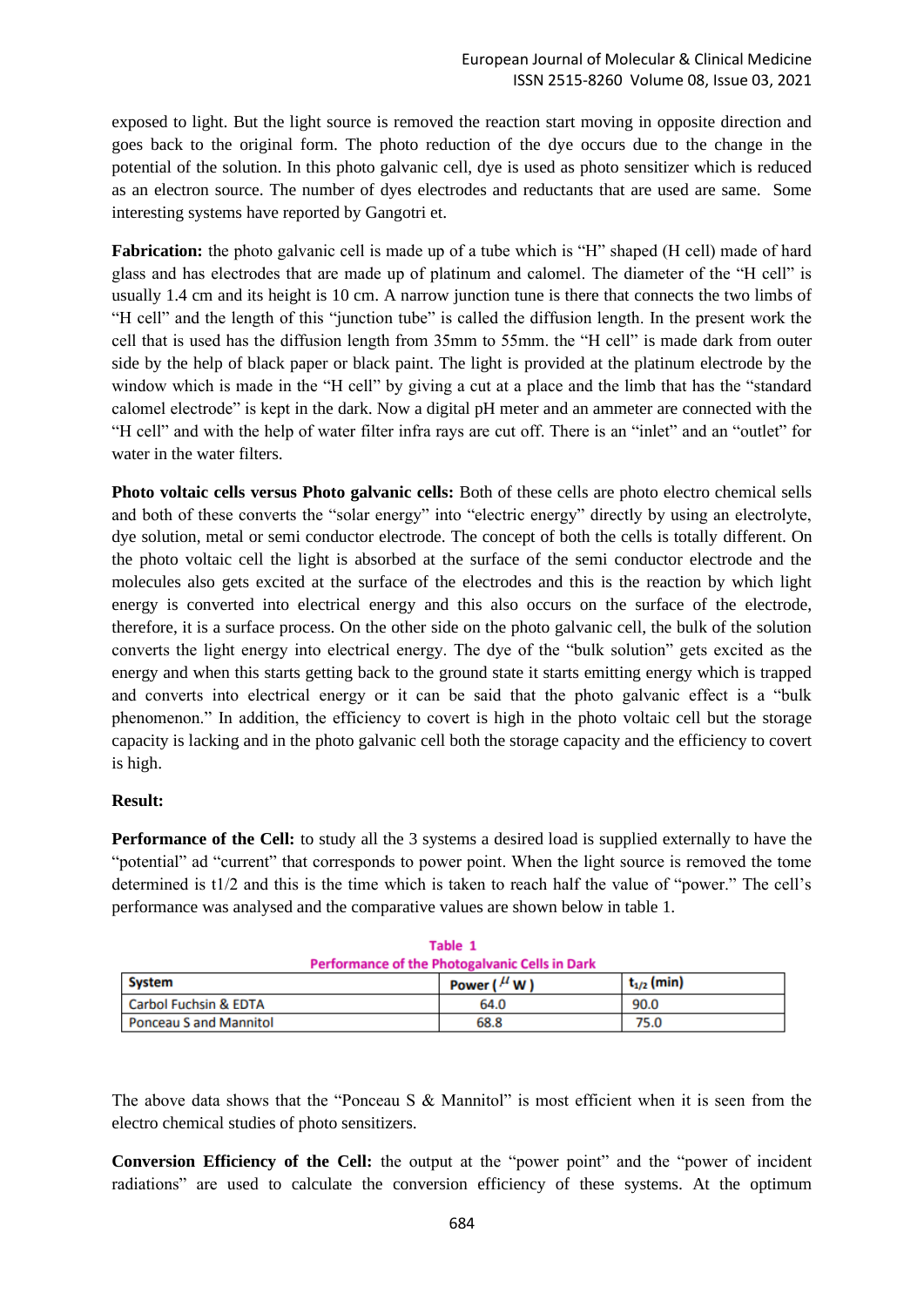conditions, the system is kept on the sun light. Table 2 reports the conversion efficiency and sun light conversion data for these three systems.

| <b>Conversion Efficiency and Sunlight Conversion Data</b> |                           |                                     |                                 |                                     |  |  |
|-----------------------------------------------------------|---------------------------|-------------------------------------|---------------------------------|-------------------------------------|--|--|
| <b>System</b>                                             | <b>Fill Factor</b><br>(n) | <b>Conversion</b><br>Efficiency (%) | <b>Sunlight Conversion Data</b> |                                     |  |  |
|                                                           |                           |                                     | Photopotential<br>(mV)          | <b>Photocurrent</b><br>$(^{\mu}$ A) |  |  |
| Carbol Fuchsin &<br><b>EDTA</b>                           | 0.51                      | 0.98                                | 1239                            | 180                                 |  |  |
| Ponceau-S&<br>Mannitol                                    | 0.56                      | 1.24                                | 1302                            | 210                                 |  |  |

Table 2

The observations show that the "Ponceau S & Mannitol system" has the highest conversion efficiency and this is followed by "Carbol Fuchsin & EDTA system."

**Conclusion:** in alternate way, hydrogen (H<sub>2</sub>) and oxygen (O<sub>2</sub>) can be made to combine again in a cell that generates fuel. 1.23eV is the thermo dynamic break down energy for  $H_2O$  (water). In the successive steps of electro chemical decomposition of H<sub>2</sub>O there is a need of 2 electrons. In a fuel electro chemical cell, at one side the electrons should be loosed to its electrode and on the side the electrons should be gained. When the electrodes made up of metals are place in the electrolyte it creates an electro chemical cell where the current is generated or it is used by chemical reactions. The electro chemical cells that generates electric current is known as voltaic cell or galvanic cell and a battery has one or more these kind of cells and it was studied by Benito, R. M. & Nozik, A. J that the energy conversion on the photo electro chemical solar cell needs to find an alternative of solid state "solar cell."

"Solar cell" which is known as photo voltaic cell" uses photo voltaic effects of semi conductors for the generation of electricity from the sun light directly.

#### **Acknowledgement**

The authors are grateful to The Principal Deshbandhu College university of Delhi kalkaji New Delhi-110019 for providing the necessary laboratory facilities to conduct this research works.

#### **References:**

- [1] Becquerel E., 1839a C *.R. Acad. Sci. Paris*., **9**, 145–159.
- [2] Becquerel E., 1839b C*. R. Acad. Sci. Paris,* **9**, 561.
- [3] Surash J. J, and Hercules D. M., 1962 *J. Phys. Chem*. **66**, 1602-1606.
- [4] Alanso V.N., Belay M., P.Chartier, and Ern V., 1981 *Rev. Phys. Appl*.**16**, 5.
- [5] Jana A.K. and Bhowmik B.B., 1999 *J. Photochem. Photobiol*., **122A** , 53.
- [6] Hara K., Kurashige M., Dan-oh Y., Kasada C., Shinpo A., Suga S., Sayama K. and Arakawa H.,2003 *New J. Chem*., **27**,783–785.
- [7] Ameta S. C., Ameta R., Seth S., and Dubey T.D.,1988 , *Afinidad, XLV*, 264–266.
- [8] Ameta S. C., Khamesare S., Ameta R. and Bala M.,199*9 Int. J. Energy Res.*, **14**, 163– 167.
- [9] Ameta S. C., Punjabi P. B., Vardia J., Madhwani S. and Chaudhary S.,2006 *J. Power Sources,*  **159**, 747–751
- [10] Madhwani S., Ameta R., Vardia J., Punjabi P. B. and Sharma V. K., 2007 *Energy Sources*.,**29**,  $721 - 729$
- [11] Bohrmann-Linde C. and Tausch M. W.,2003 *J. Chem. Educ*., **80 ,**1471–1473.
- [12] Monat J. E. and McCusker J. K.,2000 *J. Amer. Chem. Soc*., **122,** 4092–4097